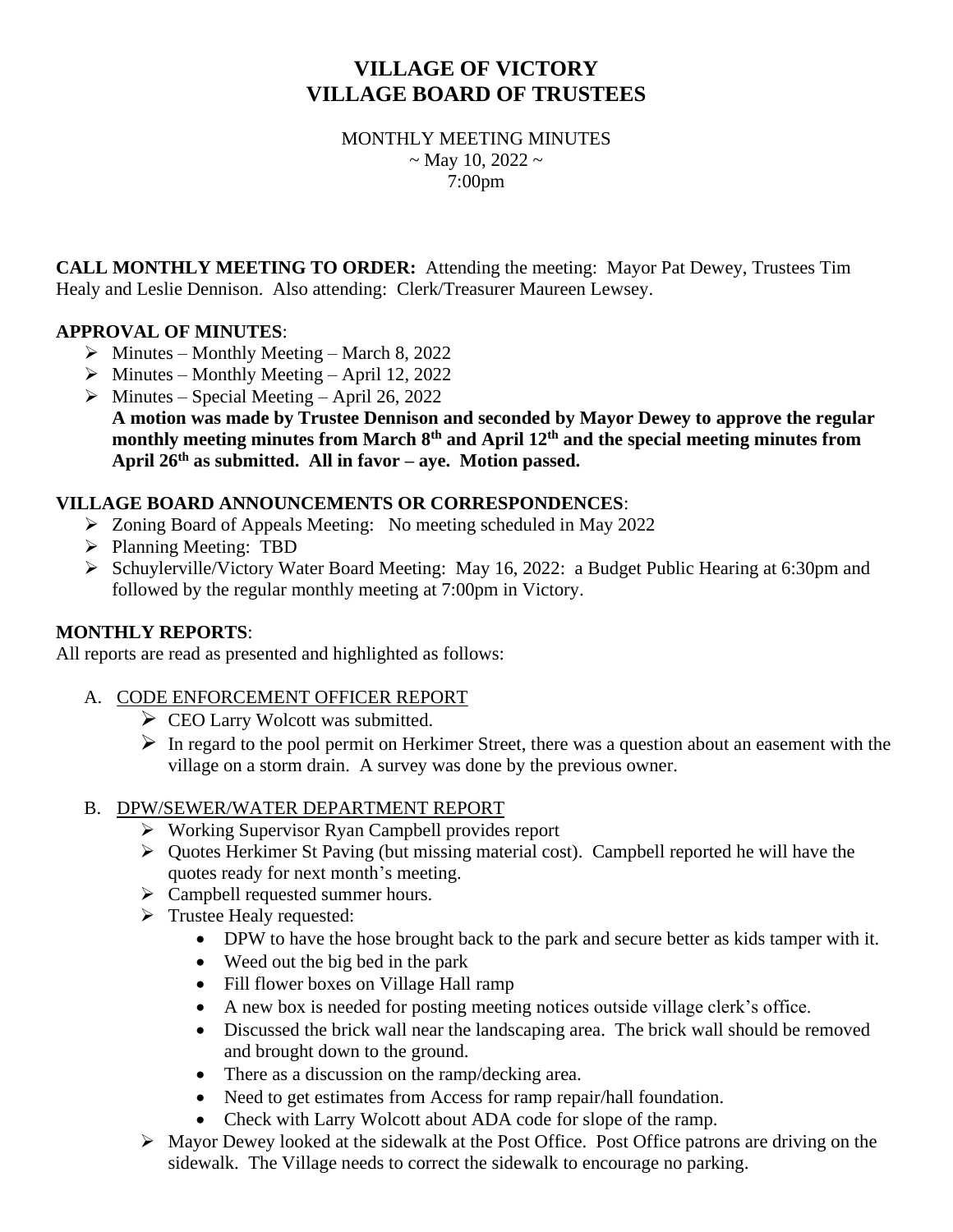- ➢ The Village needs to get a generic highway work permit with the State DOT which is good for the year.
- ➢ Mayor Dewey met with the NPS on the water issue at the Monument. He found there is a 12" water line, but no sewer line. May bore 240' (4" line would not work, County said it is too small) under the road to Peck's property. A catch basin needs to be installed to the other side of Burgoyne Street to Peck's property where it used to drain. Campbell asked if Jake Fort brought up to isolate the line at the Monument as this is a concern.

## C. FIRE DEPARTMENT REPORT

- ➢ Chief Ryan Campbell provided report which was read.
- ➢ Quote: MES \$2,515.96 for FirePro X cameras. **A motion was made by Mayor Dewey and seconded by Trustee Healy to approve the quote for 4 Thermal imaging cameras from MES in the amount of \$2,515.96 (plus freight). All in favor – aye. Motion passed.**
- ➢ Approve additional \$194.76 for repairs / Air Packs (Dival). **A motion was made by Mayor Dewey and seconded by Trustee Dennison to approve \$194.76 for Air Pack repairs from Dival. All in favor – aye. Motion passed.**
- ➢ Approve additional \$184.00 for ladder testing repairs (Fire Safety Testing). **A motion was made by Mayor Dewey and seconded by Trustee Dennison to approve an additional \$184.00 for ladder testing repairs (Fire Safety Testing). All in favor – aye. Motion passed.**

# D. WATER DEPARTMENT REPORT

- $\triangleright$  Draft minutes pending (March & April)
- ➢ Trustee Healy will reach out to the Water Board on the budget Public Hearing. Mayor Dewey will also reach out to Jake Fort regarding the VWTP.

## E. VILLAGE TREASURER'S REPORT

- ➢ Monthly report ending April 30, 2022
- ➢ The Village will check into the use of the remaining CDBG funds and authorizes uses of it.
- $\triangleright$  Final ARPA money to be received in July.

### F. PLANNING BOARD REPORT

 $\triangleright$  No meeting/no report

# G. ZONING BOARD OF APPEALS REPORT

 $\triangleright$  No meeting/no report

# **OLD BUSINESS**:

A. None

# **NEW BUSINESS:**

- **A.** CT Male Proposal for Phase 2 of the retaining wall project revised \$6,000.00. **A motion was made by Mayor Dewey and seconded by Trustee Dennison to approve the proposal of \$6,000.00 from CT Male for Phase 2 of the retaining wall project. This will be for the wall specs. All in favor – aye. Motion passed.**
- B. CT Male Proposal for Boundary Line Stakeout Schuyler Heights Drive \$1,500.00. **A motion was made by Mayor Dewey and seconded by Trustee Dennison to approve the proposal from CT Male for boundary line stakeout on Schuyler Heights Drive. This could be as soon as next week. All in favor – aye. Motion passed.**
- C. Resolution: Standard work day for DPW. **A motion was made by Trustee Healy and seconded by Trustee Dennison approve the resolution for the Standard work day for DPW. The Village Board hereby establishes the following as a standard workday and for elected and appointed official for**